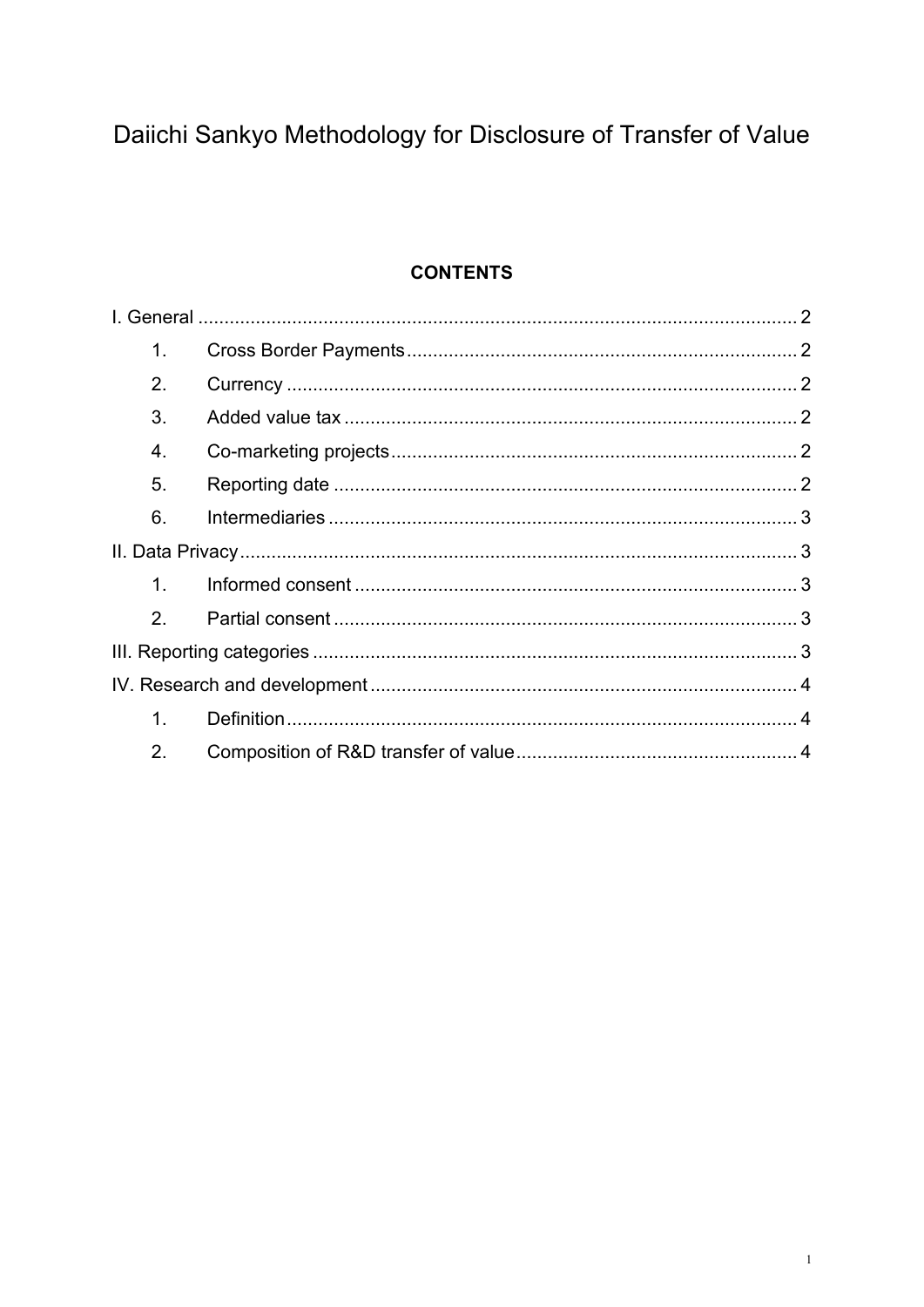## <span id="page-1-0"></span>**I. GENERAL**

## <span id="page-1-1"></span>1. **Cross Border Payments**

All disclosures are made in the country in which the HCP practices or in which the HCO is located.

Daiichi Sankyo Nordics is an affiliate of Daiichi Sankyo. Our European Headquarter Daiichi Sankyo Europe GmbH is placed in Munich, Germany. As such we publish only transfer of value to HCOs and HCPs based in European countries other than those where Daiichi Sankyo has established organizations.

## <span id="page-1-2"></span>2. **Currency**

Where payments were made in a currency other local currency the exchange rate to local currency will vary according to the date on which the conversion calculation was made. For general purposes, the conversion date should be regarded as the average monthly exchange rate when the event took place.

#### <span id="page-1-3"></span>3. **Added value tax**

All values provided in our report are net values, i.e. do not include value added tax.

#### <span id="page-1-4"></span>4. **Co-marketing projects**

Where Daiichi Sankyo jointly markets a product with another pharmaceutical company, Daiichi Sankyo will only declare those payments made directly from Daiichi Sankyo bank accounts or by Daiichi Sankyo employees and listed in the company records as part of its normal business operations. Transfers of value made by its comarketing partners will be disclosed separately by those organizations.

#### <span id="page-1-5"></span>5. **Reporting date**

Daiichi Sankyo will disclose the details of the payment on the date the transfer of value to HCPs/HCOs is actually made. This may mean that some projects taking place at the end of 2020 will be disclosed as part of the next annual reporting period because the payment may not occur until January when the invoice has been received and settled.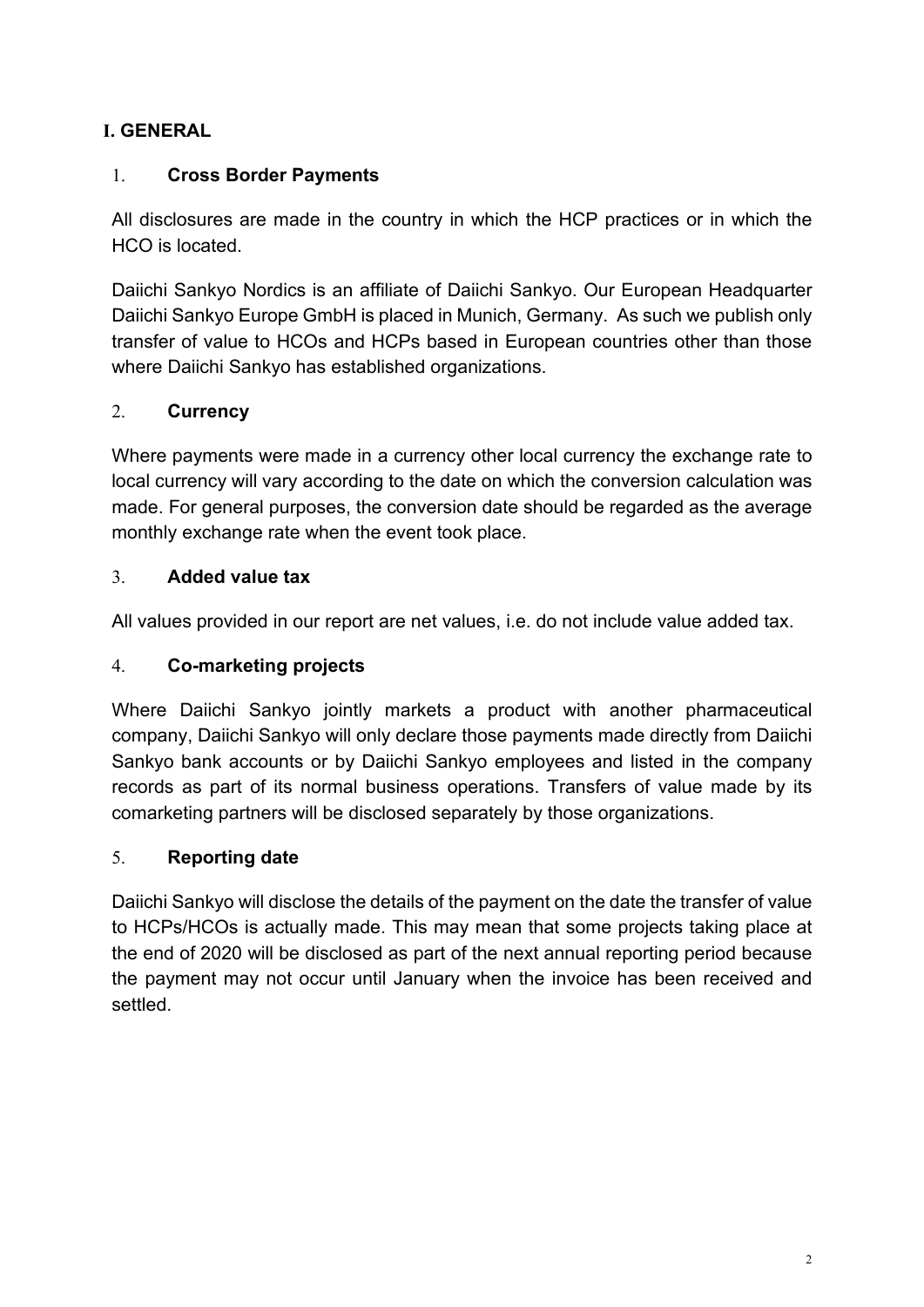## <span id="page-2-0"></span>6. **Intermediaries**

## 6.1 Intermediaries acting on behalf of Daiichi Sankyo

All intermediary (third parties) that represent or act on behalf of Daiichi Sankyo, are subject to written contract and are obliged to provide Daiichi Sankyo with any contribution made to HCP or HCO. If this information cannot be provided due to the nature of the contribution (e.g. market research), it is in intermediaries responsibility to disclose the costs of contributions.

## 6.2 Intermediaries acting on behalf of HCO/HCP

Where the intermediary is a professional conference organizer (PCO), Daiichi Sankyo declares the Transfers of Value in the appropriate category in the name of the sponsored HCO/HCP.

6.3 Private companies and associated charities

The payment received by the contracting entity – which may be an HCP, a legal entity owned by a HCP (which is then a HCO) or a HCO – will be disclosed as a Transfer of Value made to that entity.

## <span id="page-2-1"></span>**II. DATA PRIVACY**

#### <span id="page-2-2"></span>1. **Informed consent**

Data Privacy law requires that Daiichi Sankyo obtain permission from individual HCPs prior to disclosing personal data such as individual transfers of value. Daiichi Sankyo has made every effort to secure and retain a record of the necessary permissions.

Where permission has not been obtained or where the individual HCP has refused permission, Daiichi Sankyo has declared the total spend as an aggregate figure within the relevant disclosure category.

#### <span id="page-2-3"></span>2. **Partial consent**

Where only partial permissions has been granted to disclose transfer of value by an HCP, the entire transfer of value to this particular HCP is disclosed as aggregate.

## <span id="page-2-4"></span>**III. REPORTING CATEGORIES**

According to EFPIA Guidance and country local disclosure code Travel and accommodation expenses related to advisory boards and other consulting meetings are published under "Fee for service and consultancy"